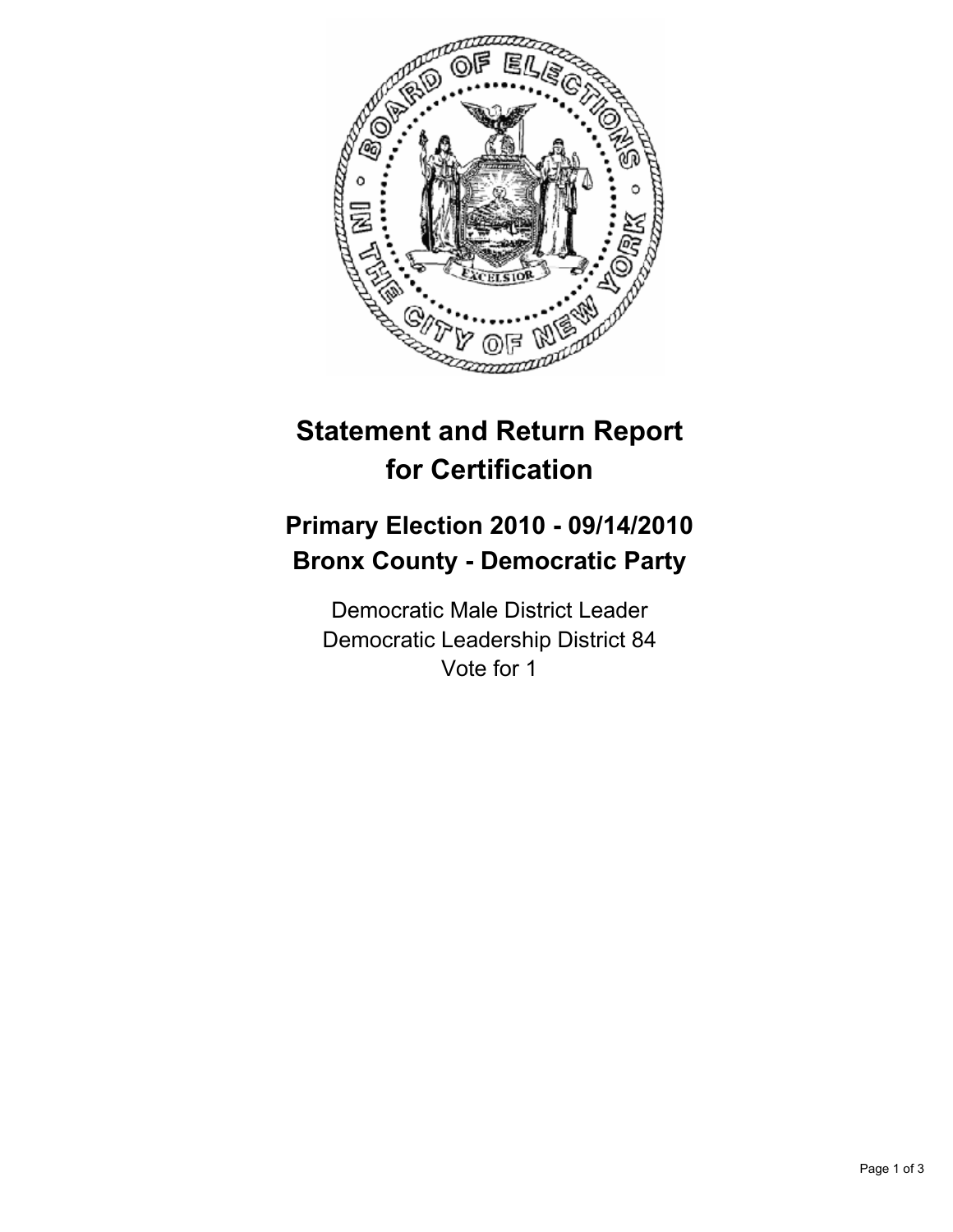

## **Assembly District 84**

| <b>PUBLIC COUNTER</b>       | 3,660 |
|-----------------------------|-------|
| <b>EMERGENCY</b>            | 10    |
| ABSENTEE/MILITARY           | 49    |
| <b>AFFIDAVIT</b>            | 43    |
| RICARDO COSME               | 885   |
| <b>ISRAEL MARTINEZ</b>      | 1,594 |
| C. MORALES (WRITE-IN)       | 1     |
| HECTOR RAMEREZ (WRITE-IN)   | 1     |
| M. HANKINS (WRITE-IN)       | 1     |
| M. ROBLES (WRITE-IN)        | 1     |
| M. ROJAS (WRITE-IN)         | 1     |
| MARCO CRESPO (WRITE-IN)     | 1     |
| NELLY MEDINA (WRITE-IN)     | 1     |
| NELSON CASTRO (WRITE-IN)    | 1     |
| NICHOLAS ROMANO (WRITE-IN)  | 1     |
| REUBEN DIAZ, JR. (WRITE-IN) | 1     |
| <b>Total Votes</b>          | 2,489 |